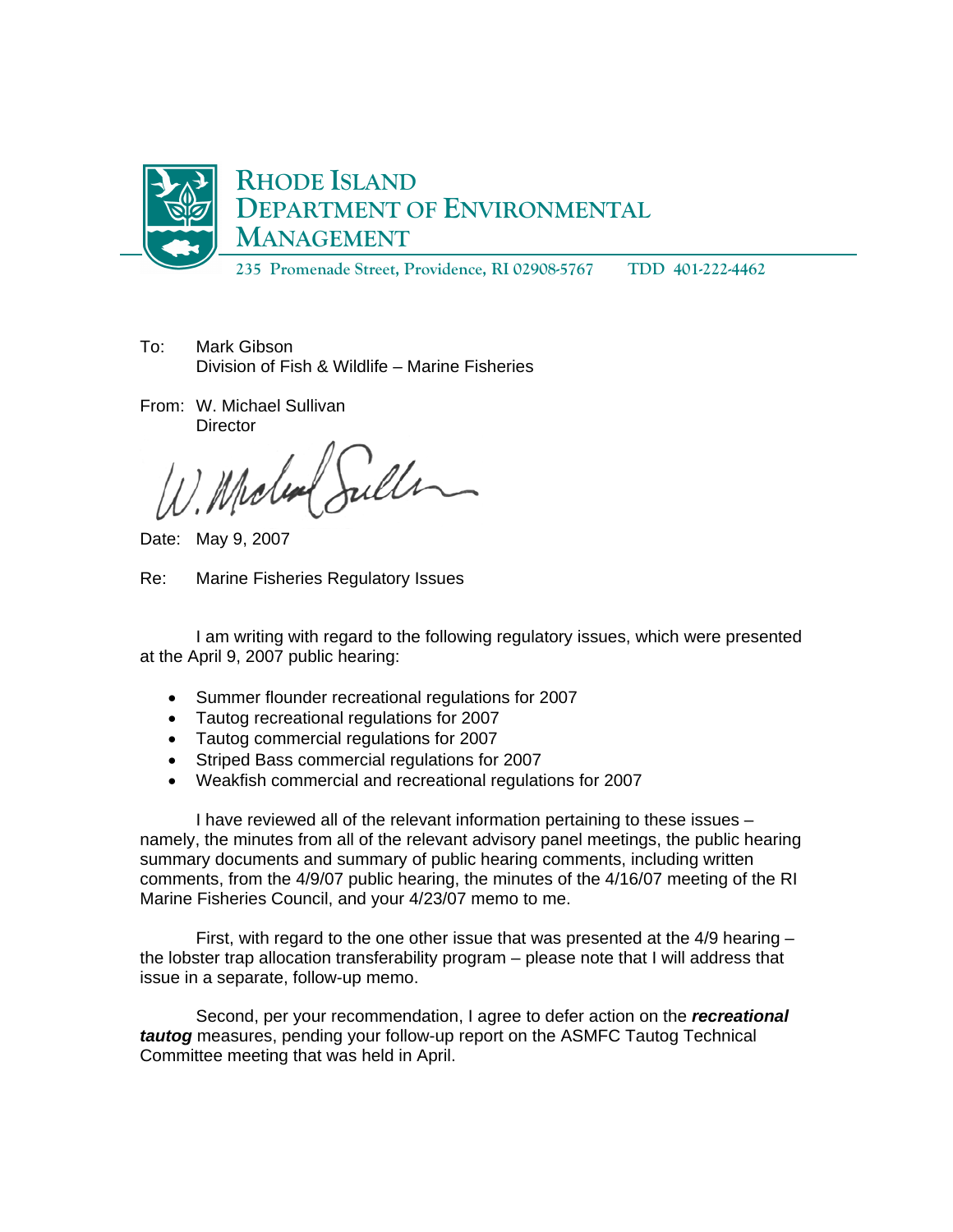Third, pursuant to my review and consideration of all of the above-noted information, I have reached the following decisions on the remaining matters.

**Summer flounder recreational regulations** – Given the pressing need to have management measures in place by May 18, I previously decided to enact the recreational summer flounder regulations that were recommended by you and the Council. So there is no need to take any further regulatory action with regard to this matter.

I note that there were two proposals supported by the advisory panel and the public, and vetted by the Council – one involving a mode split between the party/charter boat sector and the balance of the recreational sector; and one that had a uniform minimum size, bag limit, and season applicable to all recreational fishermen. I recognize that there was considerable interest in the split-mode option, and that the approach would allow for a reduced minimum size for the non-party/charter boat fishermen, which would be particularly advantageous for shore-based fishermen. Yet that option would require ASMFC approval, which would have been very difficult to accomplish prior to the start of this season.

Accordingly, I endorsed the option that was ultimately recommended by the Council, and by you – i.e., a 19" minimum size, 7-fish bag limit, and May 18 – September 16 season, applicable to all recreational fishermen. Given the Council's interest in the split-mode option, and the possibility that the proposal might be back on the table for next year, I suggest that you bring that matter to the ASMFC for preliminary evaluation. At this time, I am not prepared to back the measure, but I feel that it would be helpful to assess its viability in advance of Council discussions on proposed regulatory changes for the 2008 season.

**Tautog commercial regulations** – I note that the only change recommended by the Council, based on a public comment, is to allow the commercial season to run through the end of the calendar year, or until the entire quota is harvested. I note that you agree with that recommendation. I concur, and ask that you prepare the change for formal adoption.

**Striped bass commercial regulations** – I note that the proposal recommended by the Advisory Panel and supported by the Council has two components.

The first, pertaining to the *floating fish trap fishery*, would decrease the minimum size from 28" to 26" and decrease the overall allocation for that sector by 1%. I recognize that this proposed reduction in minimum size requires ASMFC approval. As such, per your recommendation, I ask that you 1) maintain the current 28" minimum size, 2) seek ASMFC approval of the proposed decrease to 26" for that sector (compensated by the 1% sector quota decrease), and 3) adopt the regulatory adjustments, with a prorated quota reduction, if and when the ASMFC's approval is secured.

I recognize that there had been an advisory panel recommendation to shift the rollover date for underutilized quota in the floating fish trap sector from October 1 to September 22; however, that measure was not supported by the Council. I respect and appreciate the suite of measures developed by the panel, but my inclination is to heed the Council's advice unless there is compelling reason not to. Based on my review of the record, I am not aware of any pressing need to shift the rollover date, and so I